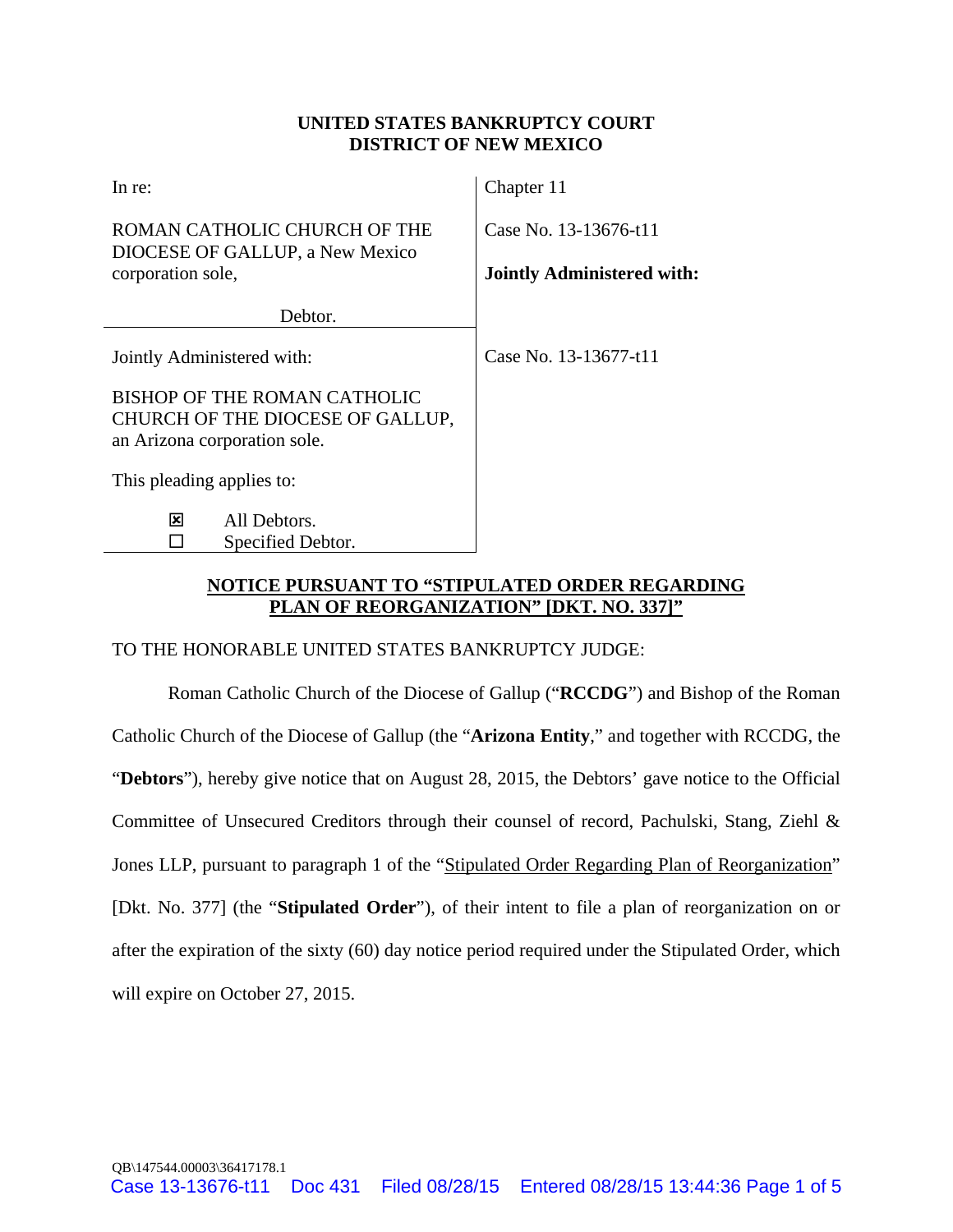RESPECTFULLY SUBMITTED this 28th day of August, 2015.

/s/ *Susan G. Boswell* 

 Susan G. Boswell (AZ Bar No. 004791) Lori L. Winkelman (AZ Bar No. 021400) Elizabeth S. Fella (AZ Bar No. 025236) *Admitted Pro Hac Vice*  QUARLES & BRADY LLP One S. Church Ave., Suite 1700 Tucson, Arizona 85701 (520) 770-8700 Fax: (520) 623-2418 susan.boswell@quarles.com lori.winkelman@quarles.com elizabeth.fella@quarles.com

-and-

 Thomas D. Walker WALKER & ASSOCIATES, P.C. 500 Marquette N.W., Suite 650 Albuquerque, New Mexico 87102 (505) 766-9272 Fax: (505) 722-9287 twalker@walkerlawpc.com

*Counsel for the Debtors*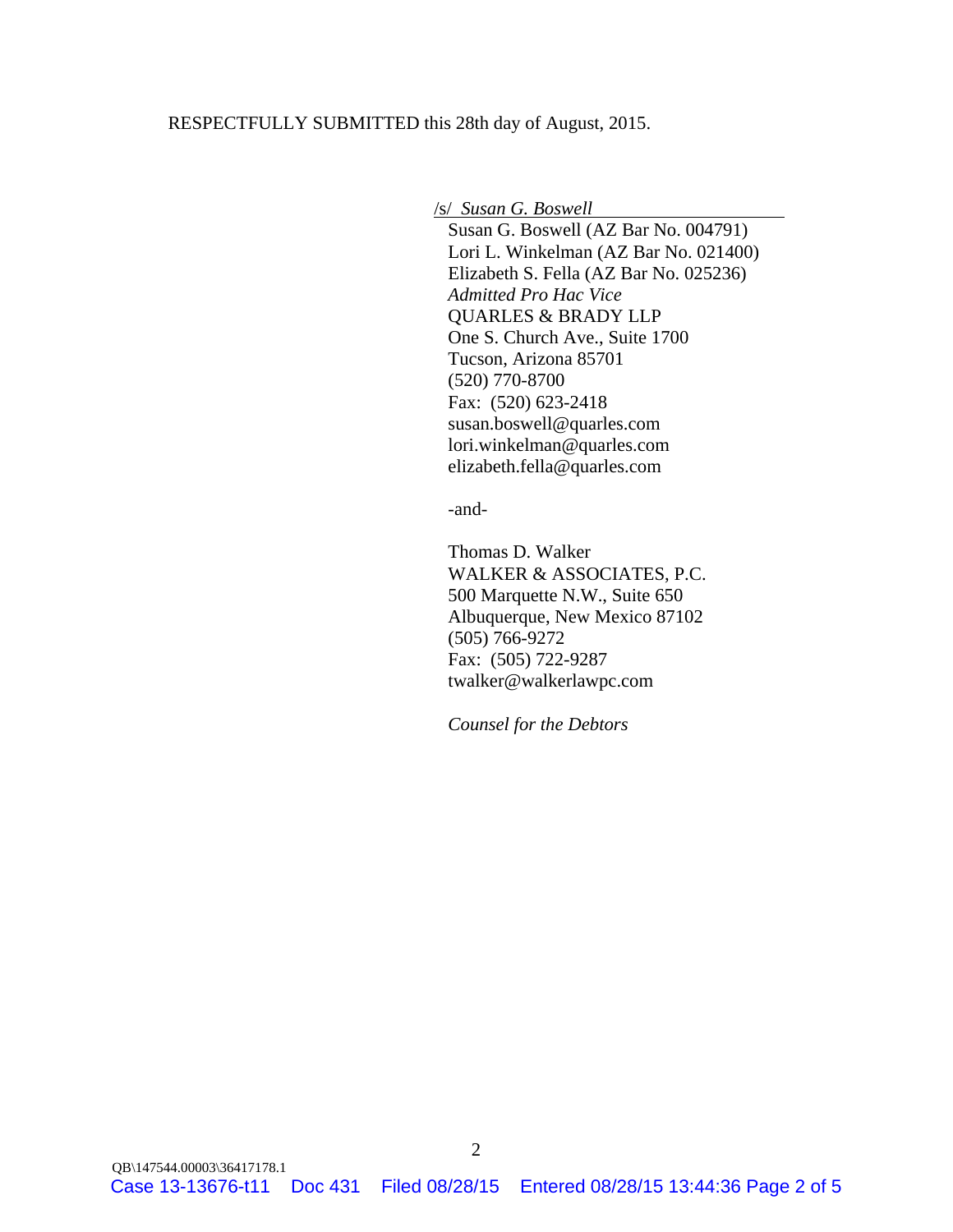## **CERTIFICATE OF SERVICE**

Pursuant to F.R.C.P. 5(b)(3), F.R.B.P. 9036 and NM LBR 9036-1(b), I hereby certify that service of the foregoing "Notice Pursuant to 'Stipulated Order Regarding Plan of Reorganization' [Dkt. No. 377]" was made on August 28, 2015 via e-mail and the notice transmission facilities of the Bankruptcy Court's case management and electronic filing system

on the below listed parties:

Ronald E. Andazola Leonard Martinez-Metzgar Office of the U.S. Trustee P.O. Box 608 Albuquerque, NM 87103 ustpregion20.aq.ecf@usdoj.gov ronald.andazola@usdoj.gov leonard.martinez-metzgar@usdoj.gov

James I. Stang Gillian N. Brown Jonathan J. Kim Pachulski Stang Ziehl & Jones 10100 Santa Monica Blvd., 13th Floor Los Angeles, CA 90067 jstang@pszjlaw.com gbrown@pszjlaw.com jkim@pszjlaw.com *Counsel for the Official Committee of Unsecured Creditors* 

Robert E. Pastor Montoya, Jimenez & Pastor, P.A. 3200 N. Central Ave., Suite 2550 Phoenix, AZ 85012 repastor@mjpattorneys.com *Counsel for Tort Claimants* 

Richard T. Fass Donald H. Kidd Perdue & Kidd, LLP 510 Bering Dr., Suite 550 Houston, TX 77057 rfass@perdueandkidd.com dkidd@perdueandkidd.com *Counsel for Tort Claimants*

Thomas D. Walker Stephanie L. Schaeffer Walker & Associates, P.C. 500 Marquette N.W., Suite 650 Albuquerque, NM 87102 twalker@walkerlawpc.com sschaeffer@walkerlawpc.com *Local Counsel for Debtor and Debtor-in-Possession* 

Kenneth H. Brown Pachulski Stang Ziehl & Jones 150 California Street, 15th Floor San Francisco, CA 94111 kbrown@pszjlaw.com *Counsel for the Official Committee of Unsecured Creditors*

John Manly Manly & Stewart 19100 Von Karman Ave., Suite 800 Irvine, CA 92612 jmanly@manlystewart.com *Counsel for Tort Claimants* 

Dennis Jontz Lewis Roca Rothgerber 201 Third Street, NW, Ste. 190 Albuquerque, NM 87102 djontz@lrrlaw.com *Local Counsel for Catholic Peoples Foundation and Parish Steering Committee of Roman Catholic Church of the Diocese of Gallup*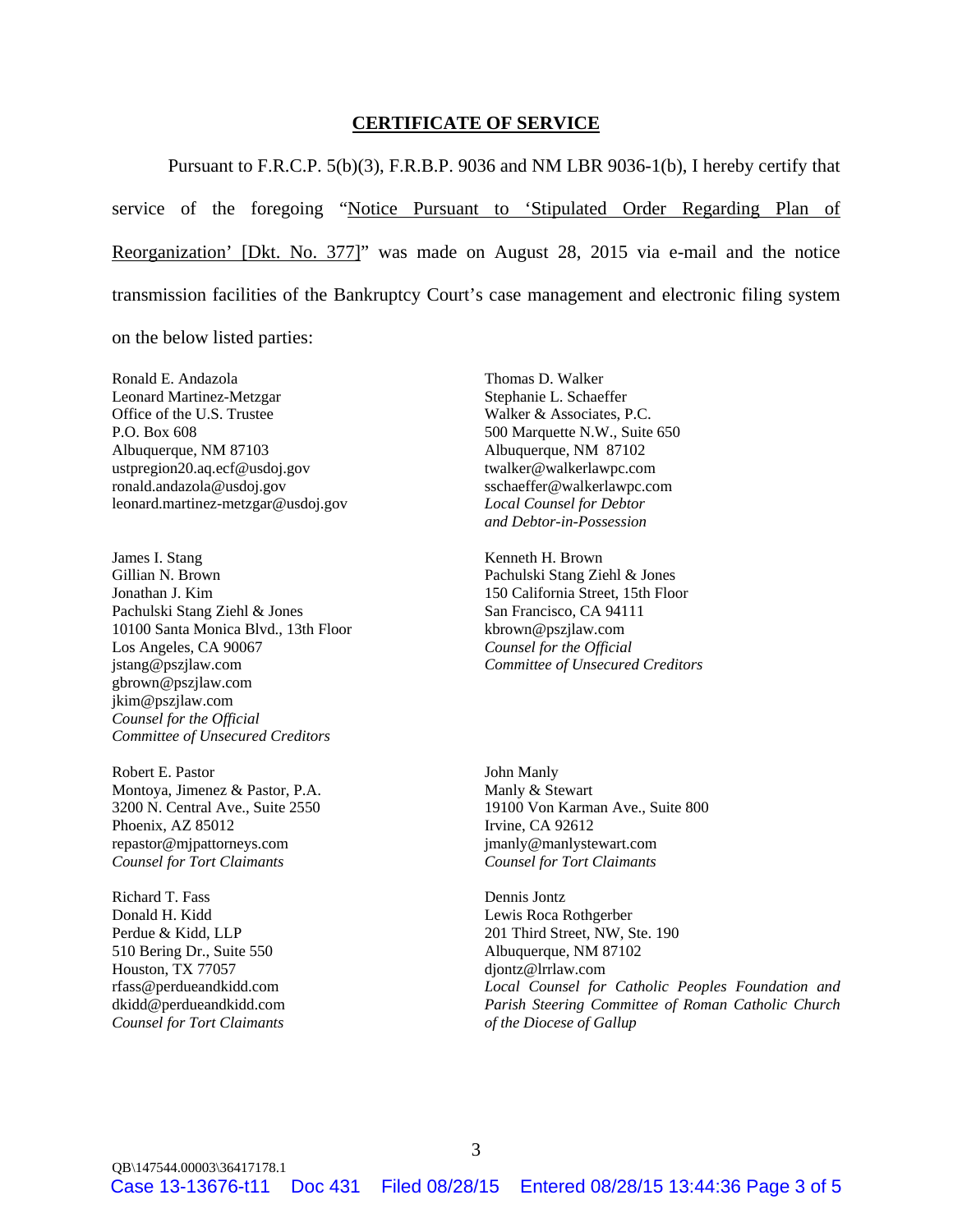Robert M. Charles, Jr. Susan M. Freeman Justin J. Henderson Lewis Roca Rothgerber LLP 201 E. Washington St., Suite 1200 Phoenix, AZ 85004 rcharles@lrrlaw.com sfreeman@lrrlaw.com jhenderson@lrrlaw.com *Counsel for Catholic Peoples Foundation and Parish Steering Committee of Roman Catholic Church of the Diocese of Gallup* 

Christopher R. Kaup J. Daryl Dorsey Tiffany & Bosco Camelback Esplanade II 2525 E. Camelback Rd., Ste. 300 Phoenix, AZ 85016 crk@tblaw.com jdd@tblaw.com *Counsel for Southwest Indian Foundation, Inc.* 

Charles R. Hughson Rodey, Dickason, Sloan, Akin & Robb, P.A. P.O. Box 1888 Albuquerque, NM 87103 chughson@rodey.com *Counsel for St. Bonaventure Indian Mission & School* 

Edward A. Mazel James A. Askew Daniel A. White Askew & Mazel, LLC 320 Gold Ave. S.W., Suite 300 A Albuquerque, NM 87102 edmazel@askewmazelfirm.com jaskew@askewmazelfirm.com dwhite@askewmazelfirm.com *Counsel for New Mexico Property and Casualty Insurance Guaranty Association* 

Rodney L. Schlagel James H. Johansen Butt Thornton & Baehr P.C. P.O. Box 3170 Albuquerque, NM 87190 rlschlagel@btblaw.com jhjohansen@btblaw.com *Counsel for the Roman Catholic Diocese Of Corpus Christi*

Douglas R. Vadnais Modrall, Sperling, Roehl, Harris & Sisk, P.A. P.O. Box 2168 Albuquerque, NM 87103 drv@modrall.com *Counsel for The Bank of Colorado d/b/a Pinnacle Bank*

George M. Moore Bonnie B. Gandarilla Moore Berkson & Gandarilla P.C. 3800 Osuna Rd., NE, Ste. 2 Albuquerque, NM 87109 mbglaw@swcp.com bbg11usc@swcp.com *Local Counsel for Southwest Indian Foundation, Inc.* 

Steven D. Jerome Snell & Wilmer, LLP One Arizona Center 400 E. Van Buren St., Ste. 1900 Phoenix, AZ 85004 sjerome@swlaw.com *Counsel for The Roman Catholic Church of the Diocese of Phoenix* 

Randy S. Bartell Victor R. Ortega Sharon T. Shaheen Montgomery & Andrews, P.A. P.O. Box 2307 Santa Fe, NM 87504 rbartell@montand.com vortega@montand.com sshaheen@montand.com *Counsel for Catholic Mutual Relief Society of America* 

David Spector Everett Cygal Schiff Hardin LLP 233 S. Wacker Dr., Suite 660 Chicago, IL 60606 dspector@schiffhardin.com ecygal@schiffhardin.com *Counsel for Catholic Mutual Relief Society*